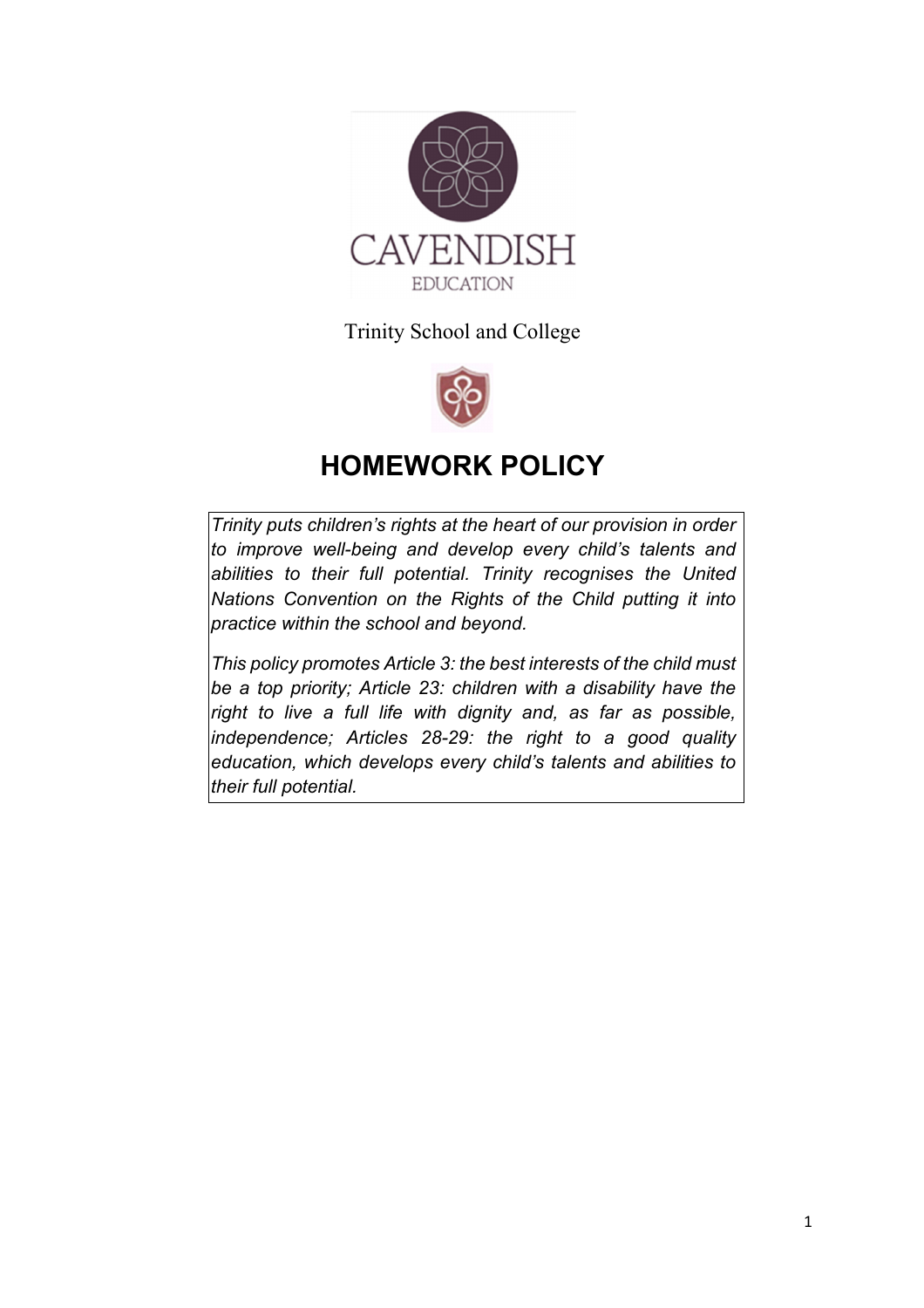# **Contents**

| Rationale                                                                                                                                                                                                                                                                                                         |                |
|-------------------------------------------------------------------------------------------------------------------------------------------------------------------------------------------------------------------------------------------------------------------------------------------------------------------|----------------|
| <b>Aim</b>                                                                                                                                                                                                                                                                                                        | 2              |
| $\sim$ 2<br>Purposes of Homework                                                                                                                                                                                                                                                                                  |                |
| Principles Underlying Homework Policy [10] [10] [10] [10] [10] [10] Principles Underlying Homework Policy [10]                                                                                                                                                                                                    |                |
| Types of Homework <b>contract and the Community</b> means and the contract contract and the contract of the contract of the contract of the contract of the contract of the contract of the contract of the contract of the contrac<br>Practice exercises<br>Preparatory homework<br><b>Extension assignments</b> |                |
| <b>School Practice</b>                                                                                                                                                                                                                                                                                            |                |
| The Homework Club                                                                                                                                                                                                                                                                                                 | $\mathbf{3}$   |
| Types of Homework for each Key Stage <b>Communical Contract Contract Contract Contract Contract Contract Contract</b>                                                                                                                                                                                             | $\overline{4}$ |
| The Homework Timetable                                                                                                                                                                                                                                                                                            |                |
| Conclusion                                                                                                                                                                                                                                                                                                        |                |

# **Rationale**

This policy statement has been produced to provide a coherent framework for the school. It is a common experience of families where a child has a specific learning difficulty or social communication disorder, that getting homework completed can present itself as a stressful experience. Therefore, this policy seeks to provide a structure for homework which supports learning, improves progression and minimises the stress and anxiety for young people. Homework within Trinity takes into account a range of factors including individual academic and social needs, as well as personal travel arrangements for each pupil.

Through consultation processes, Trinity, parents and teachers may agree that the provision of homework can be counter-productive to a positive educational experience and harmonious home life. Therefore, this policy seeks to provide a statement on the availability of homework at different Key Stages of Education, whilst supporting a personalised learning programme which promotes a person centred approach to the educational provision.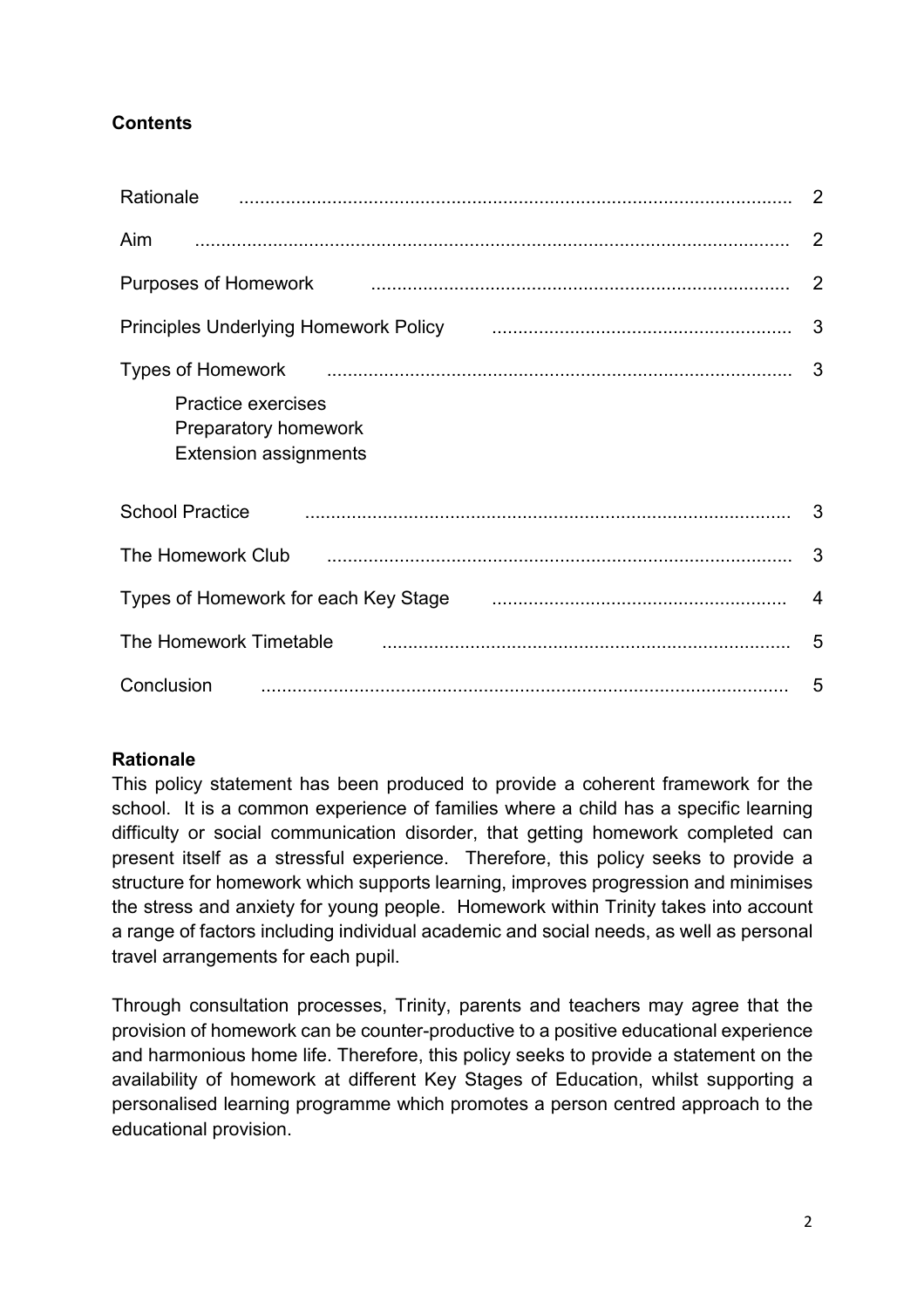# **Aim**

Homework is seen as one of the principal ways in which pupil achievement can be raised and is particularly focused on supporting pupils from Year 9 onwards.

The aim of this policy document is therefore to:

- enable pupils to understand that independent learning is vital to achieving success;
- give every pupil the opportunity to fulfil their potential;
- instil in all pupils the importance of life-long learning;
- provide training for students in planning & organising time;
- promote a responsibility for learning within each pupil.

For homework to be effective it has to be stimulating and challenging; supported by the quality of the teaching and learning occurring in the classroom.

This policy contributes to raising attainment and the quality of the educational experience we provide to our pupils.

# **Purposes of Homework**

There are various reasons for setting homework, examples of which are:

- to encourage and develop self-discipline, study habits and a range of skills in planning and organising time;
- to allow reinforcing, extending and consolidating of work done in class:
- to give pupils experience of working on their own, and to develop in pupils a sense of responsibility and commitment to their own learning;
- to involve parents/carers as partners in education;
- to prepare for tests/examinations
- to further challenge and extend gifted and talented children;
- to provide focused and sustained support for our pupils.

# **Principles Underlying Homework Policy**

Students must take full responsibility for their homework and should be supported by their parents/carers. Homework should be issued in appropriate quantities with completion dates, should be both clear and reasonable, taking account of home environment, travel arrangements and extracurricular activities of pupils, including family and cultural obligations.

Homework should

- be a carefully planned and an integral part of course work;
- match the needs and abilities of pupils;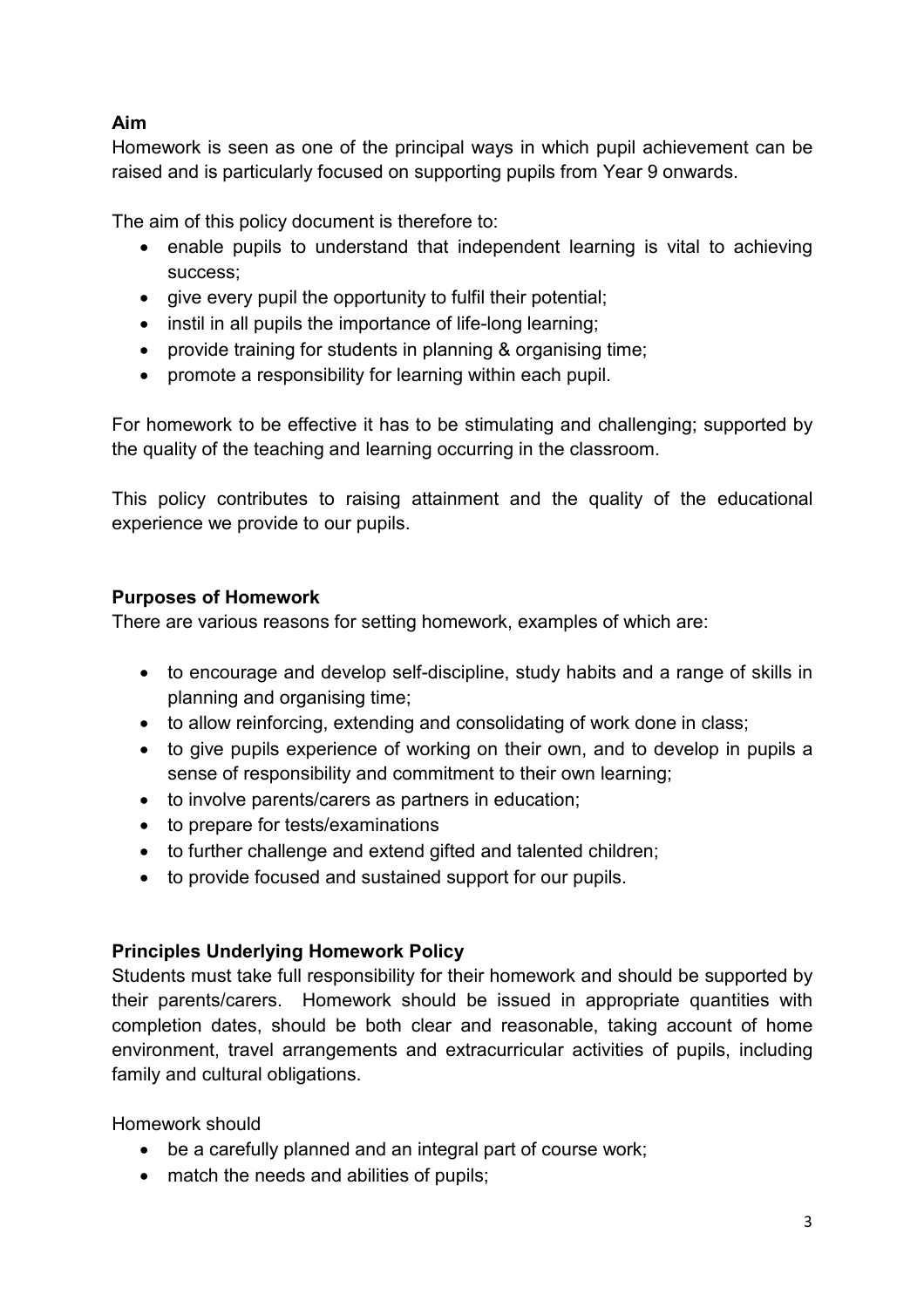promote opportunities for consolidation and extension.

Homework is related to current work and where possible is stimulating and challenging. Learners should be adequately prepared for the completion of tasks set i.e. they are not to complete homework where the topic has not been covered in class.

## **School Practice**

Trinity will communicate to parents and carers the aims of the homework policy and how the student planner will be used to support the timetable. Students in Year 10 and above will be provided with information on homework via their school email account.

#### **The Homework Club**

This provision will be run weekly in order to support pupils developing independent study skills as well as having access to ICT equipment and a Literacy or Numeracy Teacher/Instructor for the School.

Students will be encouraged to seek appropriate support to ensure that they are able to complete tasks set for homework e.g. attend the school homework club. All homework must be recorded in the pupil's contact book or diary. Feedback on attendance at the homework club will be provided to all staff by the teachers who have provided cover for the homework club weekly via email to allstaff@trinityschoolrochester.co.uk.

## **Types of Homework for each Key Stage**

*Practice Exercises* – this provides pupils with the opportunity to apply new knowledge, review, revise and reinforce newly acquired skills.

*Preparatory homework – providing opportunities for students to gain* background information on a unit of study so that they are better prepared for future lessons

*Extension assignments* – encouraging students to pursue knowledge individually and imaginatively

## **The Homework Timetable**

## **For Hever, Leeds, Chilham, Lullingstone, Dover, Reculver, Deal and Upnor Classes**

No more than two pieces of homework will be set for the week focused on Literacy and Numeracy only. Other homework is available on request and needs to be requested through the class tutor.